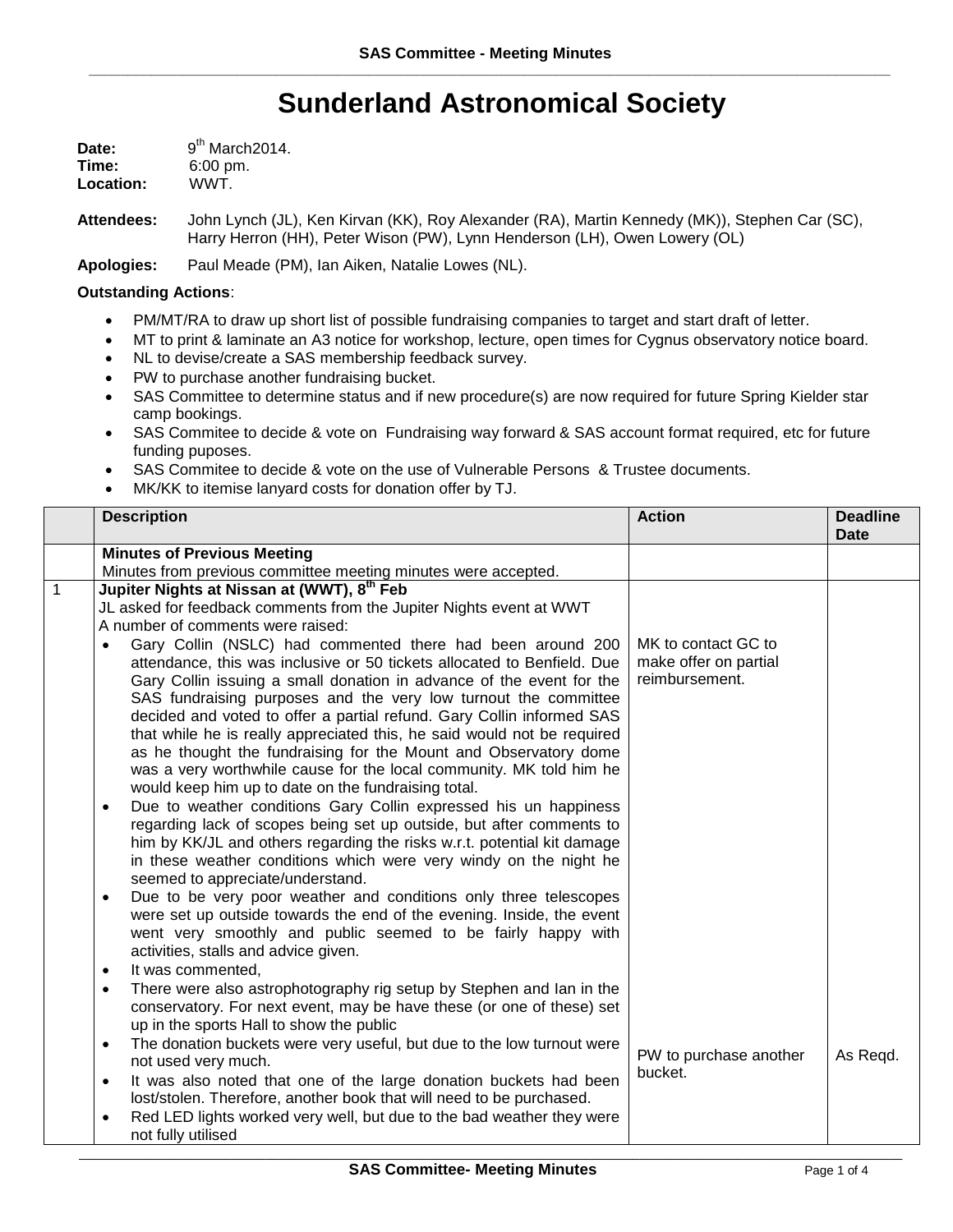|   | <b>Description</b>                                                                                                                                                                                                                                                                                                                                                                                                                                                                                                                                                                                                                                                                                                                                                                                                                                                                                                                         | <b>Action</b>                                                                                                                                       | <b>Deadline</b><br><b>Date</b> |
|---|--------------------------------------------------------------------------------------------------------------------------------------------------------------------------------------------------------------------------------------------------------------------------------------------------------------------------------------------------------------------------------------------------------------------------------------------------------------------------------------------------------------------------------------------------------------------------------------------------------------------------------------------------------------------------------------------------------------------------------------------------------------------------------------------------------------------------------------------------------------------------------------------------------------------------------------------|-----------------------------------------------------------------------------------------------------------------------------------------------------|--------------------------------|
|   | Craft area had a very successful/busy Saturday night. Reported that<br>$\bullet$<br>we did not get any reimbursements for craft materials, but due to<br>donation it was decided to let this ride.<br>The talks upstairs and astro videos got some very good comments<br>$\bullet$<br>Radio Astronomy worked well.<br>$\bullet$<br>HH commented that it would be useful to have a laptop/iPad on the<br>$\bullet$<br>reception desk show public a slide shows of society photographs.<br>It was also mentioned that the use of TV if available would have been<br>$\bullet$<br>useful to draw public to SAS reception desk.<br>It was also suggested about the possibilities of mourning a beginners<br>$\bullet$<br>astronomy/astrophotography workshop(s) at the event as this would be<br>useful particularly if the weather was poor.<br>Gary was asked if a debrief meeting was required, as yet no response<br>$\bullet$<br>on this. |                                                                                                                                                     |                                |
| 2 | <b>Kielder Spring Star Camp</b><br>KK commented that the weather whilst at star camp period was poor,<br>there was still a fairly that good turnout without too many refunds.<br>KK told the committee that possible management of the spring Kielder star<br>camp was being handed over to the new camp manager (Stevie (unknown<br>surname).<br>Committee needs to check if Lynne & Kev would still be taking initial<br>bookings via the website/current booking form or it was to be done entirely<br>through the new campsite manager. Also does the website now need to be<br>modified? This and any other stuff changed. TBC.                                                                                                                                                                                                                                                                                                       | <b>SAS Committee to</b><br>determine status and if<br>new procedure(s) are<br>required.<br>Actions TBD.                                             | As Regd.                       |
| 3 | <b>Visits &amp; Events</b><br>JL asked for a round up & outline of other visits to WWT & schools in<br>March/April 2014<br>Any updates on other possible events, proposed visits. etc?<br>As committee did not have Events diary at hand further events, visits were<br>not discussed.<br>JL and others commented that current location that SAS had been invited<br>to at Hamsterley Forest as a possible dark sky site was not suitable due to                                                                                                                                                                                                                                                                                                                                                                                                                                                                                           | PM to confirm dates/<br>times for visits/events,<br>arrange/liaise with event<br>organisers.<br>JL to inform Hamsterley<br>Forest staff of findings | As regd.<br>13/04/14           |
| 4 | light pollution and other issues.<br>Funding for Observatory Dome/Mount replacement, etc<br>• Endowment fund from the Community Foundation.<br>JL asked RA for an update on the status of the Frank Ackfield<br>endowment fund application. RA commented that the application<br>form & associated documentation and SAS accounts were submitted<br>to the endowment fund manager. However, following feedback &<br>several queries from the endowment fund manager, that the<br>application form & SAS Accounts were re-collated/reformatted to<br>provide a more detailed/acceptable format for Endowment Fund<br>purposes.<br>• Required forms/documentation for charity commission compliance.<br>A Vulnerable person's policy committee member's w since this as<br>completed by JL.                                                                                                                                                  | RA to lead, MK/JL assist<br>when/where necessary                                                                                                    | 18/02/14                       |
|   | JL asked the comments from the committee. There are a lot of<br>comments saying why we need this form. JL outlined new<br>procedures/requirements from the charity commission (as of 2012)<br>and also as JL having been given permission to have access to<br>another charities documentation/accounts, that this was required in<br>order to satisfy future funding applications.<br>• SAS Accounts<br>o Format (current/updated)                                                                                                                                                                                                                                                                                                                                                                                                                                                                                                        | SAS Committee to vote<br>on the use of Vulnerable<br>Persons document &<br>Trustees document.                                                       | To be<br>Completed             |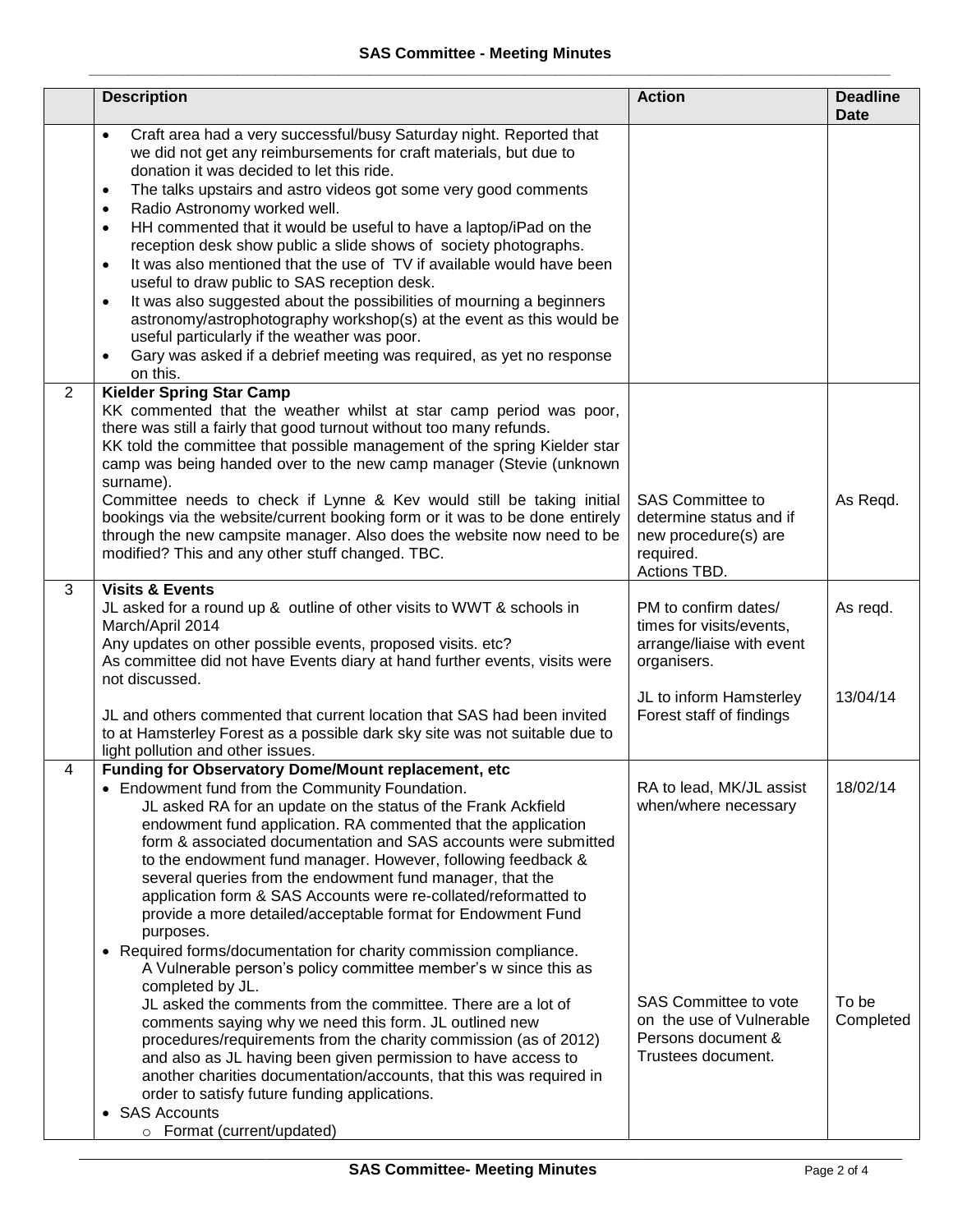|   | <b>Description</b>                                                                                                                                                                                                                                                                                                                                                                                                                                                                                                                                                                                                                                                                                                                                                                                                                                                                                                                                                                                                                                                                                                                                                                                                                                                                                                                                                                                                                                                                                                                                                                                                                                                                                                                                                                                                                                                                                                                                                                                                                                                                                                                                                                                                                                                                                                                                                                                                                                 | <b>Action</b>                                                                                                               | <b>Deadline</b>                       |
|---|----------------------------------------------------------------------------------------------------------------------------------------------------------------------------------------------------------------------------------------------------------------------------------------------------------------------------------------------------------------------------------------------------------------------------------------------------------------------------------------------------------------------------------------------------------------------------------------------------------------------------------------------------------------------------------------------------------------------------------------------------------------------------------------------------------------------------------------------------------------------------------------------------------------------------------------------------------------------------------------------------------------------------------------------------------------------------------------------------------------------------------------------------------------------------------------------------------------------------------------------------------------------------------------------------------------------------------------------------------------------------------------------------------------------------------------------------------------------------------------------------------------------------------------------------------------------------------------------------------------------------------------------------------------------------------------------------------------------------------------------------------------------------------------------------------------------------------------------------------------------------------------------------------------------------------------------------------------------------------------------------------------------------------------------------------------------------------------------------------------------------------------------------------------------------------------------------------------------------------------------------------------------------------------------------------------------------------------------------------------------------------------------------------------------------------------------------|-----------------------------------------------------------------------------------------------------------------------------|---------------------------------------|
|   | o Level of detail required for charity commission & other<br>organisations, etc<br>KK commented that he thought the SAS Accounts were sufficient for<br>SAS purposes (i.e. format, level of details recorded) as there had<br>been satisfactory over the past ten years for SAS.<br>JL commented that he checked the compliance guidelines with<br>charity commission (as of 2012) these guidelines had changed and<br>accounts CC16 was now had a more rigorous requirements, see<br>Charity Commission website: <i>Charity reporting and accounting: the</i><br>essentials (CC15b), & in particular Receipts and payments accounts<br>pack (CC16)<br>JL enquired if training would be useful for accounts, KK thought this<br>was not necessary and thought the current format was sufficient for<br>the society purposes.<br>RA commented that the Frank Ackfield Endowment POC had raised<br>some confusion & a number questions on the format and level of<br>detail in SAS accounts & one on "No Reserve" in the submitted<br>application. They also required this and last season accounts.<br>RA/JL commented that the current SAS accounts were re-collated<br>and reformatted into a format that Endowment team were now<br>happier with.<br>KK unhappy with this format, but would be willing to take re-look at<br>the new format.<br>Re: accounts format/recorded level of detail, other committee<br>members around table commented that if SAS must jump through<br>whatever hoops are necessary then we have to whatever is required<br>if we want to obtain desired funding.<br>LH (arrived mid-meeting) interjected on JL comments re: accounting<br>method used and said that SAS did not need to use the "accrual<br>accounting method" as our SAS income is less than £25000. If you<br>look at the following Charity Commission website, charity accounting<br>templates, you will see that for a charity of our size we only need use<br>the "payments and receipts" accounting method.<br>Numerous heated debates followed between attendees on the type<br>of accounting method that was required to be used for the society in<br>general and w.r.t. current/future fundraising application requirements.<br>KK commented that was a full committee required to vote on this?<br>It was decided due to meeting time over running and other items to<br>discussed, to /debate/decide and vote on SAS fundraising strategy | SAS Committee to vote<br>SAS fundraising policy &<br>way forward.<br>SAS Committee to vote<br>on format of SAS<br>accounts. | <b>Date</b><br>Date TBD.<br>Date TBD. |
|   | and required documentation & way forward once news of the Frank<br>Ackfield funding application is announced.<br>• Other Funding Streams                                                                                                                                                                                                                                                                                                                                                                                                                                                                                                                                                                                                                                                                                                                                                                                                                                                                                                                                                                                                                                                                                                                                                                                                                                                                                                                                                                                                                                                                                                                                                                                                                                                                                                                                                                                                                                                                                                                                                                                                                                                                                                                                                                                                                                                                                                           | RA as required.                                                                                                             | Dates<br>TBD.                         |
|   | JL asked if there had been any updates this on way forward for various<br>funding streams. RA commented there were a number of funding<br>possibilities which are being looked at.<br>• Funding Strategies                                                                                                                                                                                                                                                                                                                                                                                                                                                                                                                                                                                                                                                                                                                                                                                                                                                                                                                                                                                                                                                                                                                                                                                                                                                                                                                                                                                                                                                                                                                                                                                                                                                                                                                                                                                                                                                                                                                                                                                                                                                                                                                                                                                                                                         | PM/MT to draw up short<br>list and start draft of letter.                                                                   | Date TBD.                             |
|   | Outstanding Actions: Shortlist of companies, organisations, etc to<br>approach. Draft initial letter for donation enquiries for committee<br>comments.                                                                                                                                                                                                                                                                                                                                                                                                                                                                                                                                                                                                                                                                                                                                                                                                                                                                                                                                                                                                                                                                                                                                                                                                                                                                                                                                                                                                                                                                                                                                                                                                                                                                                                                                                                                                                                                                                                                                                                                                                                                                                                                                                                                                                                                                                             |                                                                                                                             |                                       |
| 5 | <b>Social Media</b><br>RA commented it was best left to the next meeting or to discuss and agree<br>off-line from meeting, due to missing key members.<br>Facebook.<br>Management of events, etc<br>Twitter, others                                                                                                                                                                                                                                                                                                                                                                                                                                                                                                                                                                                                                                                                                                                                                                                                                                                                                                                                                                                                                                                                                                                                                                                                                                                                                                                                                                                                                                                                                                                                                                                                                                                                                                                                                                                                                                                                                                                                                                                                                                                                                                                                                                                                                                | Actions TBD.                                                                                                                |                                       |
| 6 | <b>Purchases &amp; Miscellaneous</b>                                                                                                                                                                                                                                                                                                                                                                                                                                                                                                                                                                                                                                                                                                                                                                                                                                                                                                                                                                                                                                                                                                                                                                                                                                                                                                                                                                                                                                                                                                                                                                                                                                                                                                                                                                                                                                                                                                                                                                                                                                                                                                                                                                                                                                                                                                                                                                                                               |                                                                                                                             |                                       |